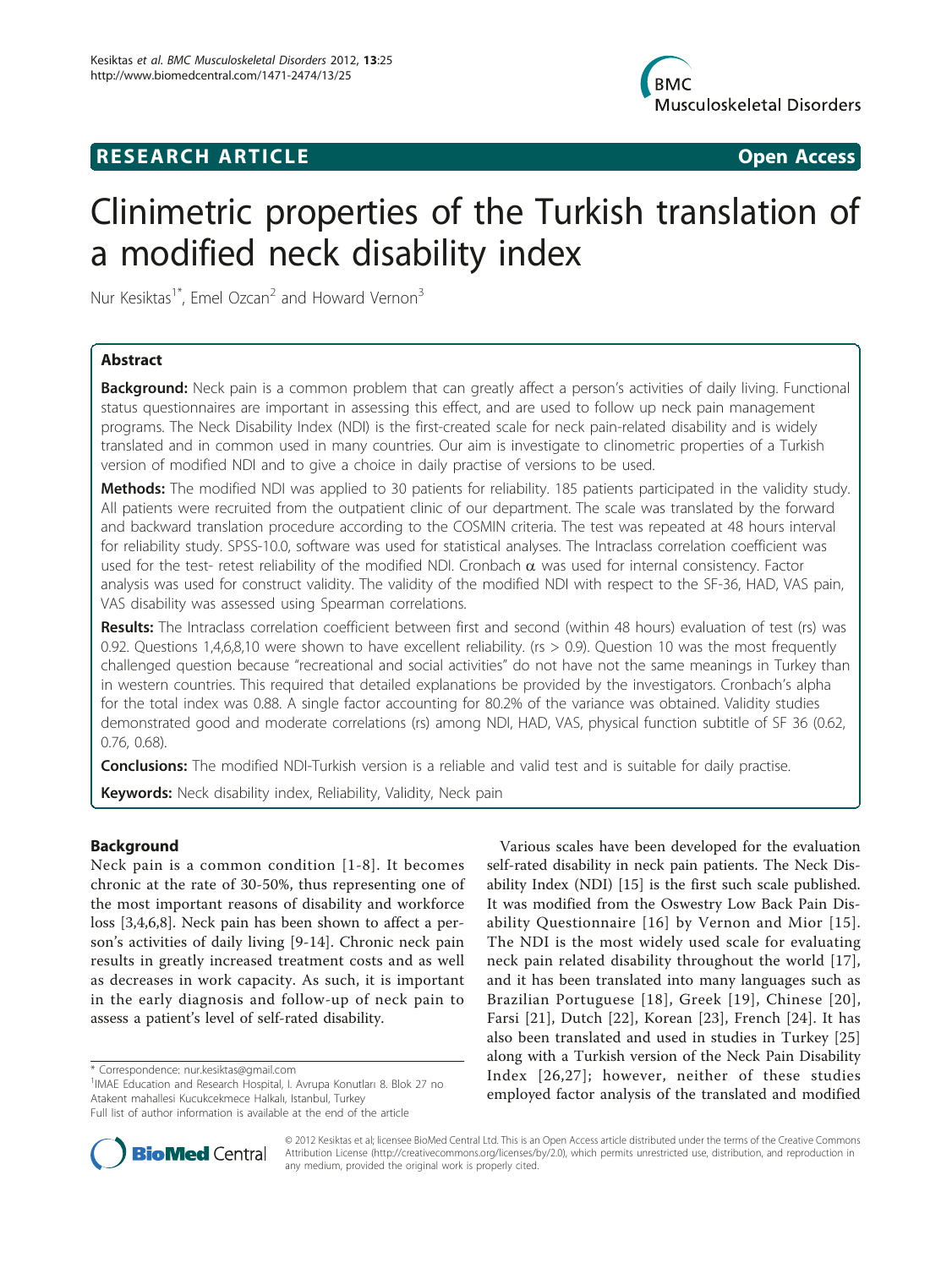<span id="page-1-0"></span>scales. This is important in cross-cultural studies because there is controversy about the factorial structure of the NDI [[28,29](#page-5-0)], and cultural differences may play a role in the variation observed in different studies.

The aim of the present study was to investigate the clinimetric properties of a Turkish translation of a modified NDI in order to evaluate self-rated disability in patients with neck pain.

# Methods

# Study order

The study was planned in three stages. The first stage consisted of the translation and cultural adaptation, including modification, of the original NDI. The second stage consisted of determining the reliability and internal consistency; in the third stage, the concurrent validity of the Turkish modified NDI was studied. This study was conducted without any knowledge of the work of Aslan et al. [[25\]](#page-5-0) which may have been conducted concurrently.

# Turkish adaptation

Before starting the study, permission for translation of the test into Turkish was obtained from Dr. Howard Vernon on October 01, 2004. The translation of NDI was performed using back-forward method [[30\]](#page-5-0) and conformed to the COSMIN recommendations [\[31](#page-5-0)].

The instrument was first translated into Turkish by two native Turkish speaker translators who were blinded to each other. The translation was examined by the study team (three professors whose main field of interest was lower back and neck pain). The instrument was then translated into Turkish again by a native Englishspeaking translator. The equivalence between Turkish translations and the original English version of the text was then reviewed by the study team. Problems in practice were determined in a small sample of 10 persons. Modifications were then made according to the findings of this group (See: Results, for modifications).

# Study group

The NDI validity and reliability studies were performed between August 2005-July 2007 on patients with neck pain consecutively presenting in the Physical Medicine and Rehabilitation Clinic of the Istanbul University, Istanbul Faculty of Medicine. The inclusion criteria included:, males and females who were between 18-65 years old, suffering from neck pain alone or from neck pain radiating to arm, with the duration of pain of over 3 weeks, able to read and sign Turkish. Standard clinical, radiological and laboratory tests were applied for diagnosis. Exclusion criteria comprised the inflammatory conditions, malignancy, neck pain due to myopathy, trauma on the neck, prior neck surgery, serious psychiatric disorder and congenital anomalies.

#### Statistical analysis

SPSS 10.0 package software was used for statistical analysis. Demographic data (age, gender, education, employment status, etc.) of all patients were recorded (Table 1). In all cases, missing data were counted and were dealt with by SPSS missing value analysis.

## Study designs

#### Test-retest reliability study

Thirty (30) patients of the total sample described below, who presented with neck pain in Physical Medicine and Rehabilitation Clinic of the Istanbul Faculty of Medicine Hospital between August 2005 - July 2007 and who met study criteria, were selected according to random numbers obtained using Quick Calc-(GraphPad Software) [[32\]](#page-5-0). The final version of the Turkish translation of modified NDI (Additional file [1](#page-4-0): Appendix S1) was applied twice within a 42-hour mean interval for the test-retest study. During this period no treatment was administered to patients. The difference between the two scales was assessed using paired student's t-test. Intra-class correlation coefficient (ICC) was evaluated using one-sided random effects model (1, 1). Test-Retest: in ICC evaluation, values < 0.4 are considered poor, 0.4-0.75 moderate, 0.75-0.9 good and  $> 0.9$  excellent [[33\]](#page-5-0). Cronbach's  $\alpha$  was used for internal consistency analysis. Cronbach's  $\alpha$  is interpreted as good above 0.80, as moderate between 0.80-0.70, and as low below 0.70 [[34\]](#page-5-0).

Factor analysis was performed on the results from all subjects with use of principal component analysis to extract factors. The retained factors in each scale had eigenvalues > 1. Independent factors were obtained by use of the Varimax rotation method [[35\]](#page-5-0).

#### Validity studies

In 185 patients who met the inclusion criteria, VAS-pain [[36\]](#page-5-0) VAS-disability '0-100', Hospital Anxiety Depression Scale [[37,38](#page-5-0)] and the SF-36 [\[39](#page-5-0),[40\]](#page-5-0) scale were used for validity analyses. Since all parameters were not normally distributed, Spearman's correlation was used. Spearman's correlation values were interpreted as excellent for > 0.91 points, good for 0.90-0.71, moderate for 0.70-

|  |  | Table 1 Demographic and clinic data of participants |  |  |  |  |  |
|--|--|-----------------------------------------------------|--|--|--|--|--|
|--|--|-----------------------------------------------------|--|--|--|--|--|

|                          | Reliability study ( $n =$<br>30) | Validity study( $n =$<br>185) |
|--------------------------|----------------------------------|-------------------------------|
| Age                      | $38.47 + 4.43$                   | $42.73 + 6.31$                |
| Women                    | 15                               | 100                           |
| Men                      | 15                               | 85                            |
| Body mass indeksi        | $26.71 + 3.2$                    | $77.3 + 7.9$                  |
| Pain duration<br>(month) | $34.7 + 20$                      | $36 + 22$                     |
| <b>NDI</b>               | $36.4 + 20.1$                    | $37.5 + 22.4$                 |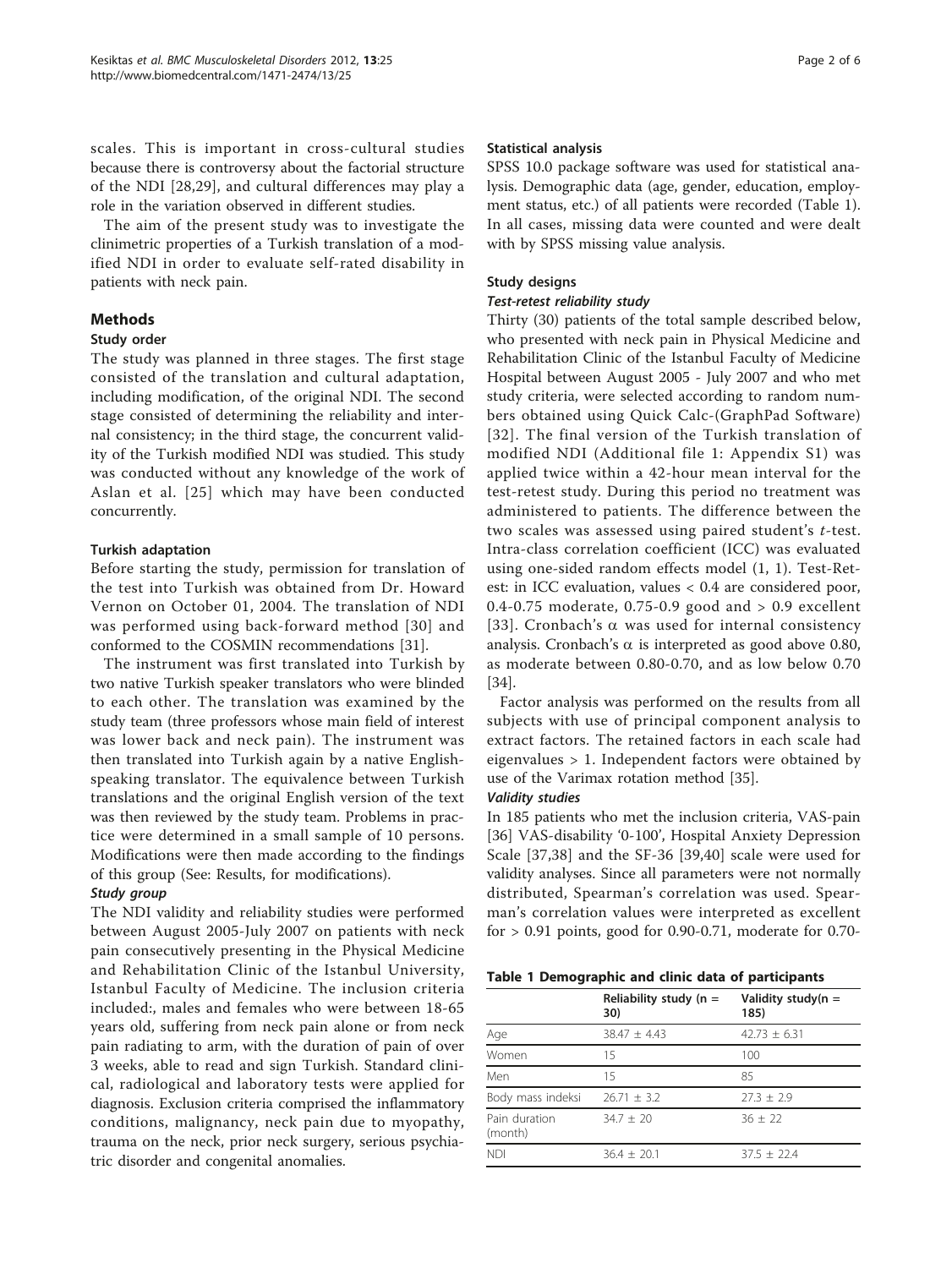0.51, poor for 0.50-0.31, and as few or no relation for  $\lt$ 0.30 [[41\]](#page-5-0).

# Scales

Neck Disability Index (NDI), has a total of 10 sections. Each section has six possible answers. Each item is scored from 0 (no disability) to 5 (complete disability). The total score ranges from 0 (no disability) to 50 (total disability), or, in percentage terms, between 0 and 100. Disability increases with increasing score. Items of the scale are: 'intensity of pain', 'personal care', 'lifting', 'reading', 'headaches', 'concentration', 'work', 'driving', 'sleeping' and 'recreation' [\[15,17\]](#page-5-0).

## Visual analog scale (VAS)

This scale was used to evaluate subjective pain intensity. Studies have shown that VAS is a reliable and valuable method. The most important limitation of this method is its focusing to a greater extent on the pain severity, and remaining inadequate in evaluating the affective aspect of pain [\[36\]](#page-5-0).

Hospital Anxiety and Depression Scale (HAD) is a self-evaluating scale used to determine a patient's risk with respect to anxiety and depression, and to assess the level and change in its severity. It contains total of 14 questions, and seven of these assess anxiety while the other seven measure depression [\[37,38\]](#page-5-0).

Short Form-36 (SF-36) is a scale for quality of life with generic measurement qualities that provides a comprehensive assessment. The scale is comprised of 36 items which provide measurement of 8 domains: Physical functioning (10 items), social functioning (2 items), role limitations due to physical problems (4 items), role limitations due to emotional problems (3 items), mental health (5 items), energy/vitality (4 items), pain (2 items), general perception of health (5 items). Subscales assess health according to scores ranging from 0-100.0 indicates the worst health status; 100 defines the best health status [[39,40](#page-5-0)].

#### Hypotheses

We predicted that the test-re-test and internal consistency coefficients would exceed 0.80. We predicted that there would be a 1-factor structure to the Turkish NDI. We predicted that the correlations between the Turkish-NDI and the pain VAS, HAD and SF-36 mental and physical scales would be moderately large (above 0.50).

#### Ethics

The study was approved by the Ethics Committee of the Istanbul University of Istanbul Medical Faculty (numbered 270/04).

#### Results

In the translation-pilot study, in the first item on "pain intensity" a modification was made as to "your neck pain". In the third item, 'lifting', a statement of "having

weight equal to that you lift when you don't have neck pain" was added for the purpose of providing clarification regarding lifting heavy loads. In item seven, 'work', a statement of "Please check the option G if you are not employed," was added to make it clear that it was the work-life that was evaluated.

In the pilot study, the most frequently asked question by participants was associated with item 10. Since "recreation" was better understood as "leisure time activities", it was modified in this way. In the pilot study, there were 9 persons who were non-drivers, and problems arose in answering item 8. Furthermore, to a lesser extent, since there were participants who were non-workers and who did not perform leisure time activities, the option of "never done" was added to sections 7, 8 and 10. The Turkish version of the modified NDI was also used in validity study and, 120 participants (64%) scored item 8 as "never done".

In general, patient comments were that the questions were clear. The time for completing the Turkish version of modified NDI was 5.5 minutes. When there were questions that were not understood, explanation was provided by the observer.

#### **Participants**

Table [1](#page-1-0) shows the clinical characteristics of patients who participated in the test-retest study and of those who participated in the validity study. No statistically significant difference was found between the two groups by student's  $t$  test ( $p > 0.05$ ).

#### Missing data

There were no missing data in NDI. There were very few missing data but no more than 1 item was left unscored in HAD. Percentage of missing data for item 9 in HAD was 1.5%. Percentage of missing item was 0.1% for HAD. That was not remarkable.

#### Test-retest

ICC ranged between 0.87-1.0 for all domains (Table [2](#page-3-0)). The Turkish version of modified NDI -ICC score was 0.92. There was no significant difference between testretest scores in paired  $t$  test (p > 0.05). Internal consistency was found as Cronbach's  $\alpha$ : 0.88. Questions 1,4,6,8,10 were shown to have excellent reliability (r's > 0.9). Question 10 was the most frequently challenged question because "recreational and social activities" do not have not the same meanings in Turkey than in western countries. This required that detailed explanations be provided by the investigators.

#### Factor analyses

One factor was extracted in exploratory factor analyses, which accounted for 80.2% of the total variance.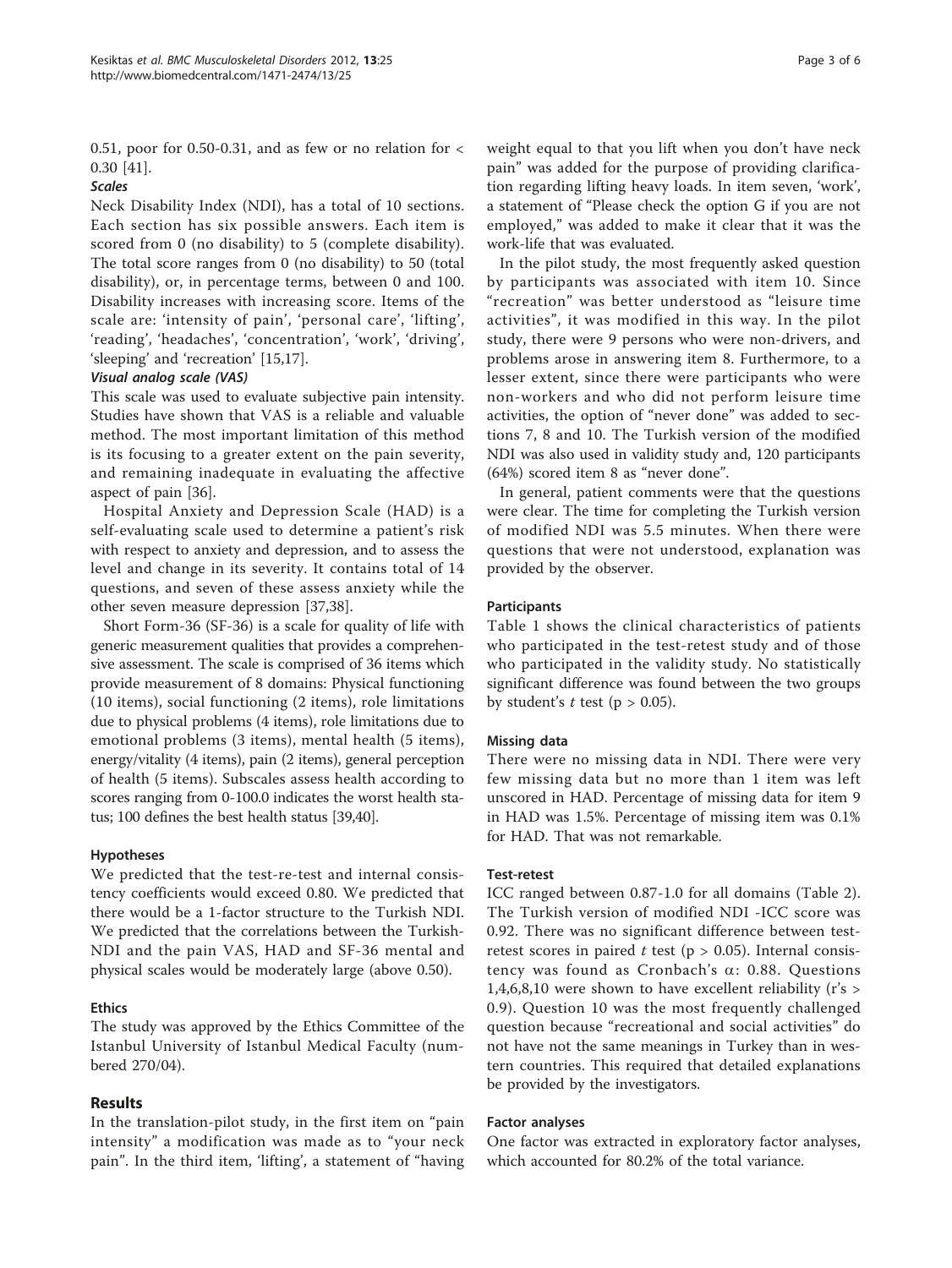<span id="page-3-0"></span>

|  |  | Table 2 Reliability study (ICC) |
|--|--|---------------------------------|
|--|--|---------------------------------|

|                  | ICC  | Cl%95           |
|------------------|------|-----------------|
| Pain intensity   | 0.90 | $(0.87 - 0.93)$ |
| Personal care    | 0.87 | $(0.85 - 0.91)$ |
| Lifting          | 0.88 | $(0.85 - 0.92)$ |
| Reading          | 0.91 | $(0.88 - 0.94)$ |
| Headaches        | 0.87 | $(0.85 - 0.91)$ |
| Concentration    | 0.93 | $(0.89 - 0.98)$ |
| Work             | 0.89 | $(0.86 - 0.92)$ |
| Driving          | 1    |                 |
| Sleeping         | 0.89 | $(0.86 - 0.92)$ |
| Leisure activity | 0.93 | $(0.89 - 0.97)$ |

#### Validity

A total of 185 patients participated in this study. Except for 'physical role' sub-scoreof the SF 36, significant correlations were found between the Turkish version of the modified NDI and VAS pain ( $r = 0.6$ ), VAS disability ( $r =$ 0.76), HAD depression ( $r = 0.62$ ), and HAD anxiety ( $r =$ 0.58). For the SF-36, there were weak correlations with emotional role and pain, while the strongest correlation  $(r = 0.68)$  was with SF-36 physical domain. (Table 3).

# **Discussion**

For the purpose of evaluating subjects with neck pain in the Turkish society, a Turkish translation and adaptation of NDI was performed, and the validity and reliability of its use was demonstrated. Our study group for the test which was performed on patients from polyclinic through randomized selection comprised of patients with neck pain. This was a homogeneous population regarding age and gender.

In our study, the duration for completing Turkish version of modified NDI was similar to that in the original

Table 3 NDI validity study

|                      | Mean $\pm$ SD   | <b>Correlations with NDI</b> |
|----------------------|-----------------|------------------------------|
| VAS Pain             | $61.5 \pm 25$   | $0.60*$                      |
| VAS Disability       | $51.2 \pm 29$   | $0.76***$                    |
| HAD depression       | $7.3 \pm 4.2$   | $0.62*$                      |
| <b>HAD Anxiety</b>   | $9.7 + 4.5$     | $0.58*$                      |
| $SF-36$              |                 |                              |
| Physical functioning | $62.5 \pm 24.3$ | $0.68*$                      |
| Role Physical        | $31.2 \pm 24.3$ | 0.29                         |
| Bodily Pain          | $39.4 + 21.5$   | $0.42^{\circ}$               |
| General health       | $48.1 + 18.9$   | $0.55*$                      |
| vitality             | $49.2 + 23.1$   | $0.57*$                      |
| Social functioning   | $60.2 + 18.2$   | $0.64*$                      |
| Role Emotional       | $37.1 + 19.9$   | $0.36^{\varphi}$             |
| Mental health        | $57.2 \pm 21.2$ | $0.60*$                      |

study [[15,17](#page-5-0)]. Unclear questions were explained by the observer.

As with other studies, there were non-drivers, unemployed and those who did not have leisure time activities [[42](#page-5-0),[43\]](#page-5-0). Ackelman et al. modified this part of the index wherein they added the explanation of "not applicable" [[44\]](#page-5-0). It was considered appropriate to add the option of "never done" to the test also in our study.

As with most other studies, [[18,19](#page-5-0),[21,24](#page-5-0),[42-45\]](#page-5-0) testretest for all NDI domains was found to be high (0.87- 1) in our study. In the study by Ackelman et al. the result (0.97) that was found in the test-retest reliability performed with a 2-day interval was high [\[44\]](#page-5-0), which was attributed to the additional explanations provided by the investigators. These additions were also provided in our study. The study by Cleland et al., determined an ICC of 0.50, which was the lowest value reported in the literature [[46\]](#page-5-0). However, this study involved patients with cervical radiculopathy. In the adaptation study conducted in the Netherlands, test-retest ICC was found lower as 0.53 in personal care domain [[22\]](#page-5-0).

The most important comparison of our results is with the work of Aslan et al. [\[25\]](#page-5-0). They also reported very high test-retest reliability ( $r = 0.98$ ).

As with our study, in most similar studies, a duration of a day or two was given for test-retest [[18,19,21,24](#page-5-0),[42-45\]](#page-5-0). In pain studies, a retest interval of one week was reported to be not suitable as treatment administration and would be unethical [\[18\]](#page-5-0).

In NDI internal consistency studies, values were found to be between 0.74-0.93 by investigators. The internal consistency we determined in Turkish version of modified NDI was consistent with those found in the studies by these investigators [[18](#page-5-0),[19,21,23,24,42,45](#page-5-0)]. Aslan et al. [[25](#page-5-0)] did not report on the internal consistency of their Turkish translation of the NDI.

In our study, factor analyses revealed one dimension. Similar factorial structures of the questionnaire were observed in its Greek, Brasilian, Canadian [[47\]](#page-5-0), Spanish versions. But, in French version, two factor were found. The percentage of explanation of the single factor was higher than in the Greek version, but similar to that found in the Brasilian and Canadian versions (84%) [[18,47](#page-5-0)]. Aslan et al. [[25\]](#page-5-0) did not report on the factorial structure of their Turkish translation of the NDI.

In validity studies, pain was generally evaluated using VAS. Similarly, the results of our study was found good [[21](#page-5-0),[23](#page-5-0),[45\]](#page-5-0). Mousavi et al. found a correlation with VAS as  $r = 0.71$  [\[21](#page-5-0)]. In these studies methodological basis was similar. In addition, results are parallel with those found in many studies that followed different methodologies [[23](#page-5-0),[45](#page-5-0)]. Aslan et al. reported only moderately good ( $r = 0.51 - 0.62$ ) correlations with the pain VAS [[25\]](#page-5-0).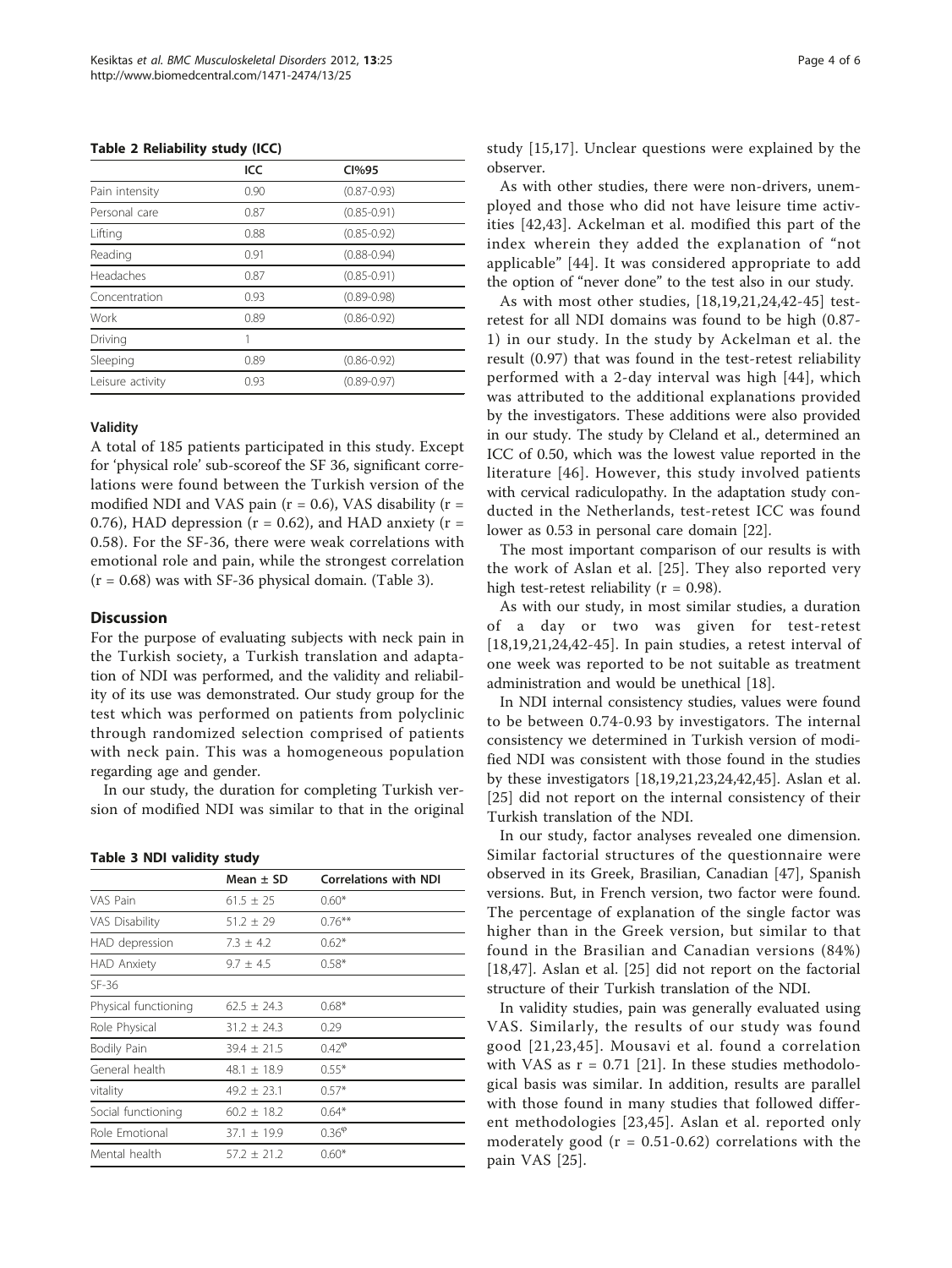<span id="page-4-0"></span>The SF-36 was used for validity also in other studies [[18,19](#page-5-0),[21,44,45](#page-5-0),[48\]](#page-5-0). In the Portuguese translation study conducted in Brazil, no correlation was found with physical role, emotional role and pain subtitles of SF-36 [[18](#page-5-0)]. Similarly, no correlation was found with physical role in our study, but there was a weak correlation with emotional role and pain. This could be associated with the number of participants. Riddle et al. found equivalence at strong correlations with physical and mental parts of SF-36 [\[48](#page-5-0)]. In the translation study for the scale conducted in Iran, only emotional role was found not to be correlated [[21](#page-5-0)]. This result also supports our study.

The HAD test was used in the translation study conducted in France. Investigators, who found correlation between HADS depression scores and NDI, stated that sense of pain was closely associated with psychology [[24\]](#page-5-0). In our study, HADS was found to be correlated with both anxiety and depression scores. In studies conducted on patients with neck pain, it was shown that anxiety and stress might either be the cause or the result of neck pain [\[49,50\]](#page-5-0).

In the comparison with Aslan et al., [\[25\]](#page-5-0) no correlations with self-rated questionnaires for any other important health-related variables was reported. They did report a high correlation with the Turkish version of the Neck Pain Disability Index, which would be expected.

With respect to the work of Aslan et al. [\[25](#page-5-0)], in summary, our study has extended that work by including analyses of internal consistency and factorial structure as well as analyses of convergent validity with the pain VAS, HAD and SF-36.

This study has limitations. As this was a study of a modified version of the Turkish NDI, an Item Response Theory (IRT) approach [\[31](#page-5-0)] was not adopted; however, with regard to the reliability study, individual item analyses were undertaken. With regard to validity, only current pain, anxiety/depression and quality of life were assessed for concurrent validity. This was deemed to be an appropriate profile of separate constructs with which to evaluate the modified version of the Turkish NDI. Most of the correlations with these instruments did conform to our moderately high predictions. Additional testing with other constructs such as catastrophization or fear-avoidance beliefs would be interesting.

An additional limitation was the lack of assessment of measurement error and responsiveness. We intend to pursue this is a separate study involving a treatment phase.

# Conclusion

The modified NDI-Turkish version has been found to be a reliable and valid test and is suitable for daily practise for characterizing concurrent disability. Its use in determining clinical response has not yet been determined.

# Additional material

[Additional file 1: A](http://www.biomedcentral.com/content/supplementary/1471-2474-13-25-S1.DOC)ppendix S1. Turkish version of modified Neck Disability Index.

#### Acknowledgements

We wishes to express our sincere gratitude to the Professor Aydan Oral (Faculty of Medicine, Istanbul University) and Professor Ender Berker (Faculty of Medicine, Istanbul University) who have supported to adaptation study.

#### Author details

<sup>1</sup>IMAE Education and Research Hospital, I. Avrupa Konutları 8. Blok 27 no Atakent mahallesi Kucukcekmece Halkalı, Istanbul, Turkey. <sup>2</sup>Istanbul Faculty of Medicine, Millet Cad. Capa, Istanbul, Turkey. <sup>3</sup>Canadian Memorial Chiropractic College, 6100 Leslie Street, Toronto, Ontario, Canada M2H 3J1.

#### Authors' contributions

All authors read and appoved the final manuscript. NK participated in study design, pretesting, carried out data entry and interpretation of data and wrote the final draft of the manuscript.EO participated design of the study and translation process. HV provided appraisal and made suggestions during all stages of translation process and participated desingn of study and revised the final manuscript.

#### Competing interests

The authors declare that they have no competing interests.

#### Received: 21 April 2011 Accepted: 21 February 2012 Published: 21 February 2012

#### References

- 1. Nachemson A, Waddell G, Norlund AI: Epidemiology of neck and back pain. In Neck and Back Pain: The Scientific Evidence of Causes, Diagnosis and Treatment. Edited by: Nachemson A, Jonsson E. Philadelphia: Lippincott Williams and Wilkins: 2000:
- 2. Wolsko PM, Eisenberg DM, Davis RB, Kessler R, Phillips RS: Patterns and perceptions of care for treatment of back and neck pain: results of a national survey. Spine 2003, 28:292-298.
- 3. Webb R, Brammah T, Lunt M, Unwin M, Allison T, Symmons D: Prevalence and predictors of intense, chronic and disabling neck and back pain in the UK general population. Spine 2003, 28:1195-1202.
- 4. Cote P, Cassidy JD, Carroll L: The Saskatchewan health and back pain survey: the prevalence of neck pain and related disability. Spine 1998, 23:1689-1698.
- Guez M, Hildingsson C, Nilsson M, Toolanen G: The prevalence of neck pain: A population-based study from northern Sweden. Acta Orthop Scand 2002, 73:455-459.
- 6. Makela M, Heliovaara M, Sievers K, Impivaara O, Knecht P, Aromaa A: Prevalence, determinants and consequences of chronic neck pain in Finland. Am J Epidemiol 1991, 134:1356-1367.
- Bovim G, Schrader H, Sand T: Neck pain in the general population. Spine 1994, 19:1307-1309.
- 8. Carroll LJ, Hogg-Johnson S, van der Velde G, Haldeman S, Holm LW, Carragee EJ, Hurwitz EL, Cote P, Nordin M, Peloso P, Guzman J, Cassidy JD: Course and prognostic factors for neck pain in the general population: results of the bone and joint decade 2000-2010 task force on neck pain and its associated disorders. Spine 2008, 33(4):75-82.
- 9. Hagberg M, Wegman DH: Prevalence rates and odds ratios of shoulderneck diseases in different occupational groups. Br J Ind Med 1987, 44:602-610.
- 10. Westgaard RH, Jenssen C, Hansen K: Individualized work-related risk factors associated with symptoms of musculoskeletal complaints. Int Arch Occup Environ Health 1993, 64:405-413.